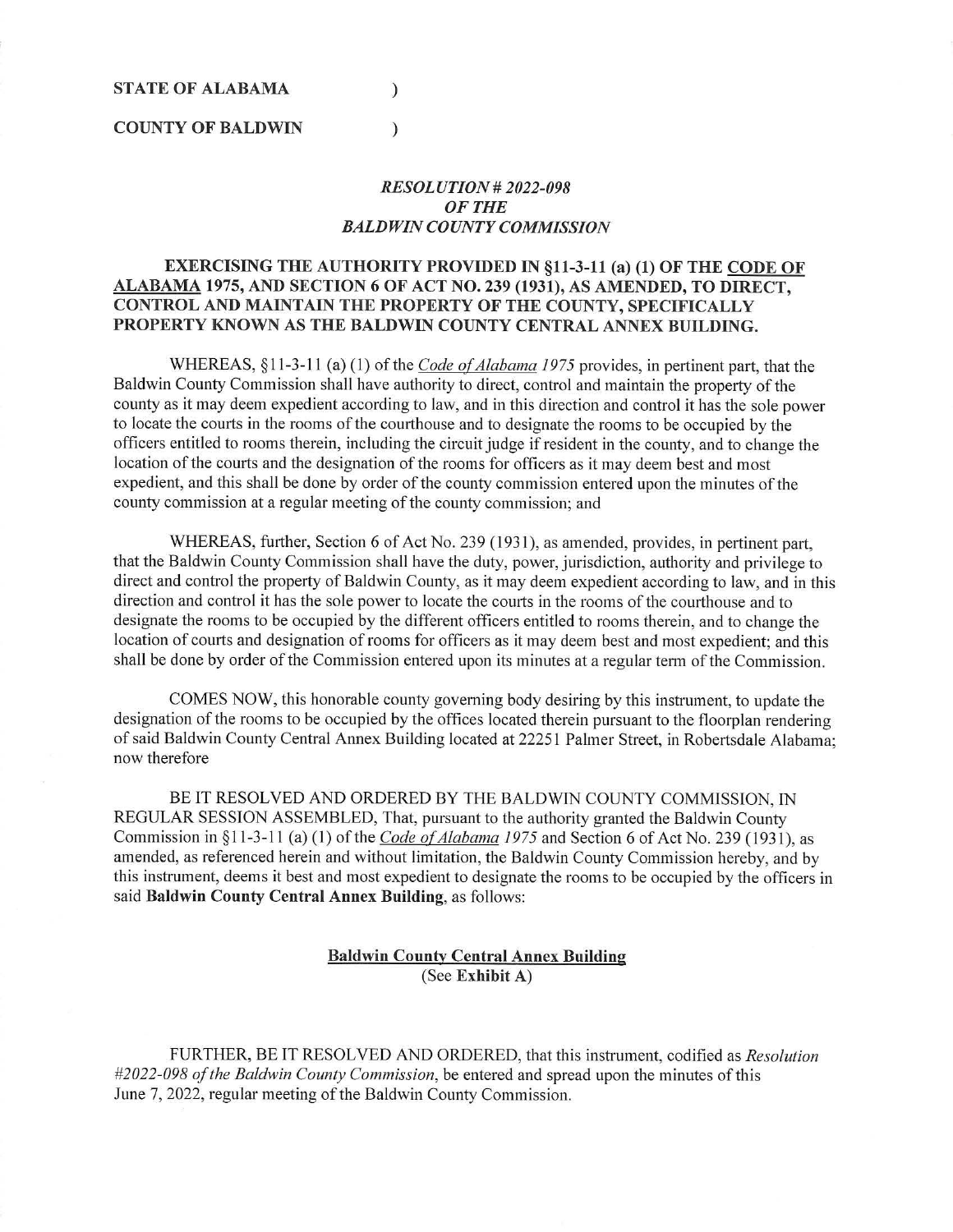FURTHER, BE IT RESOLVED AND ORDERED, That Resolution #2021-005 of the Baldwin County Commission, is hereby repealed.

DONE, under the Seal of Baldwin County, Alabama, as affixed on this the 7<sup>th</sup> day of June, 2022.

James E. Ball, Chairman

ATTEST:

Ronald J. Cink, Budget Director